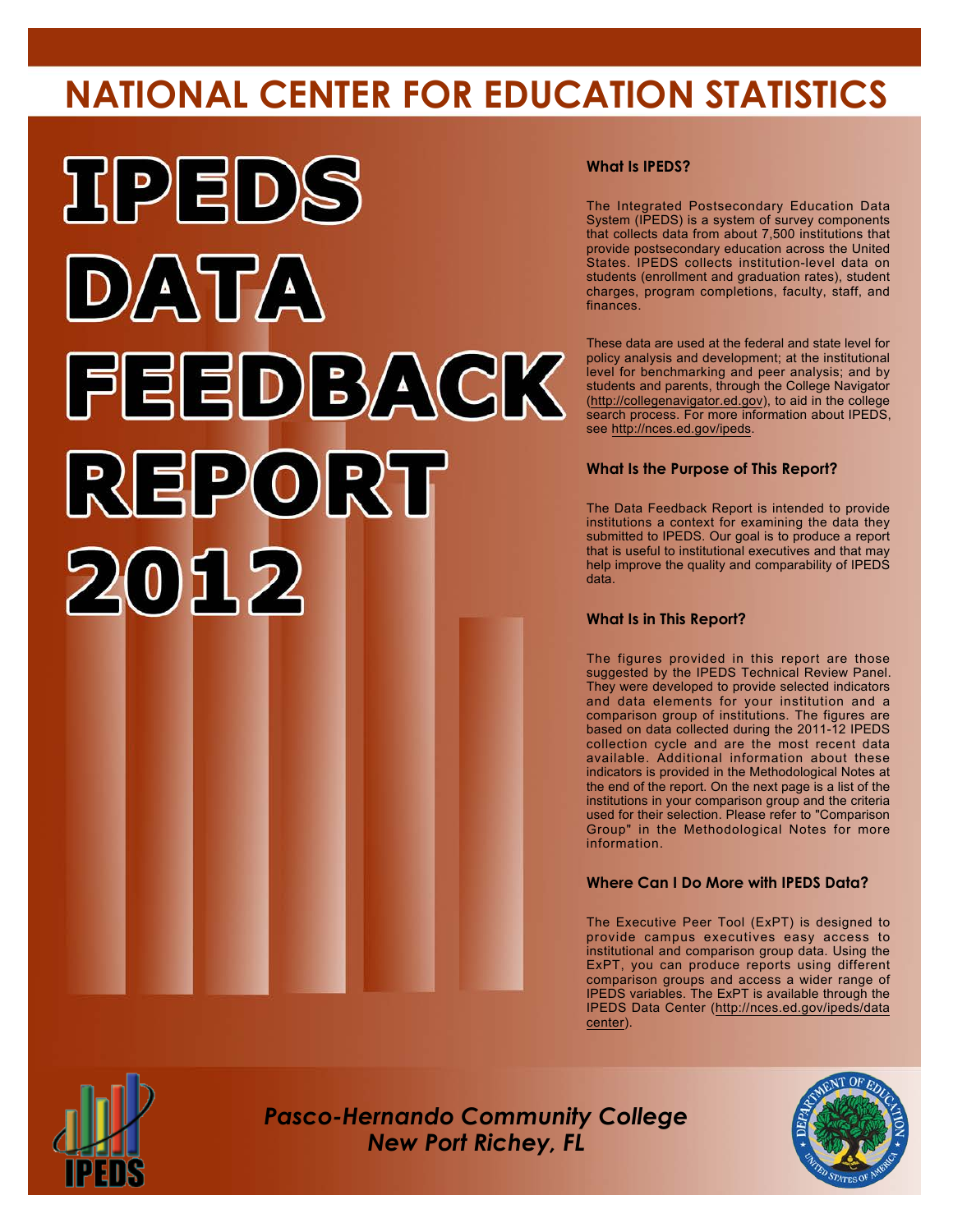#### **COMPARISON GROUP**

Comparison group data are included to provide a context for interpreting your institution's statistics. If your institution did not define a Custom Comparison Group for this report by July 15, NCES selected a comparison group for you. (In this case, the characteristics used to define the comparison group appears below.) The Executive Peer Tool (ExPT)[\(http://nces.ed.gov/ipeds/datacenter/\)](http://nces.ed.gov/ipeds/datacenter/) can be used to reproduce the figures in this report using different peer groups.

The custom comparison group chosen by Pasco-Hernando Community College includes the following 10 institutions:

- College of Central Florida (Ocala, FL)
- Durham Technical Community College (Durham, NC)
- John C Calhoun State Community College (Tanner, AL)
- Mississippi Gulf Coast Community College (Perkinston, MS)
- Pellissippi State Community College (Knoxville, TN)
- Polk State College (Winter Haven, FL)
- State College of Florida-Manatee-Sarasota (Bradenton, FL)
- Thomas Nelson Community College (Hampton, VA)
- Trinity Valley Community College (Athens, TX)

Bucks County Community College (Newtown, PA)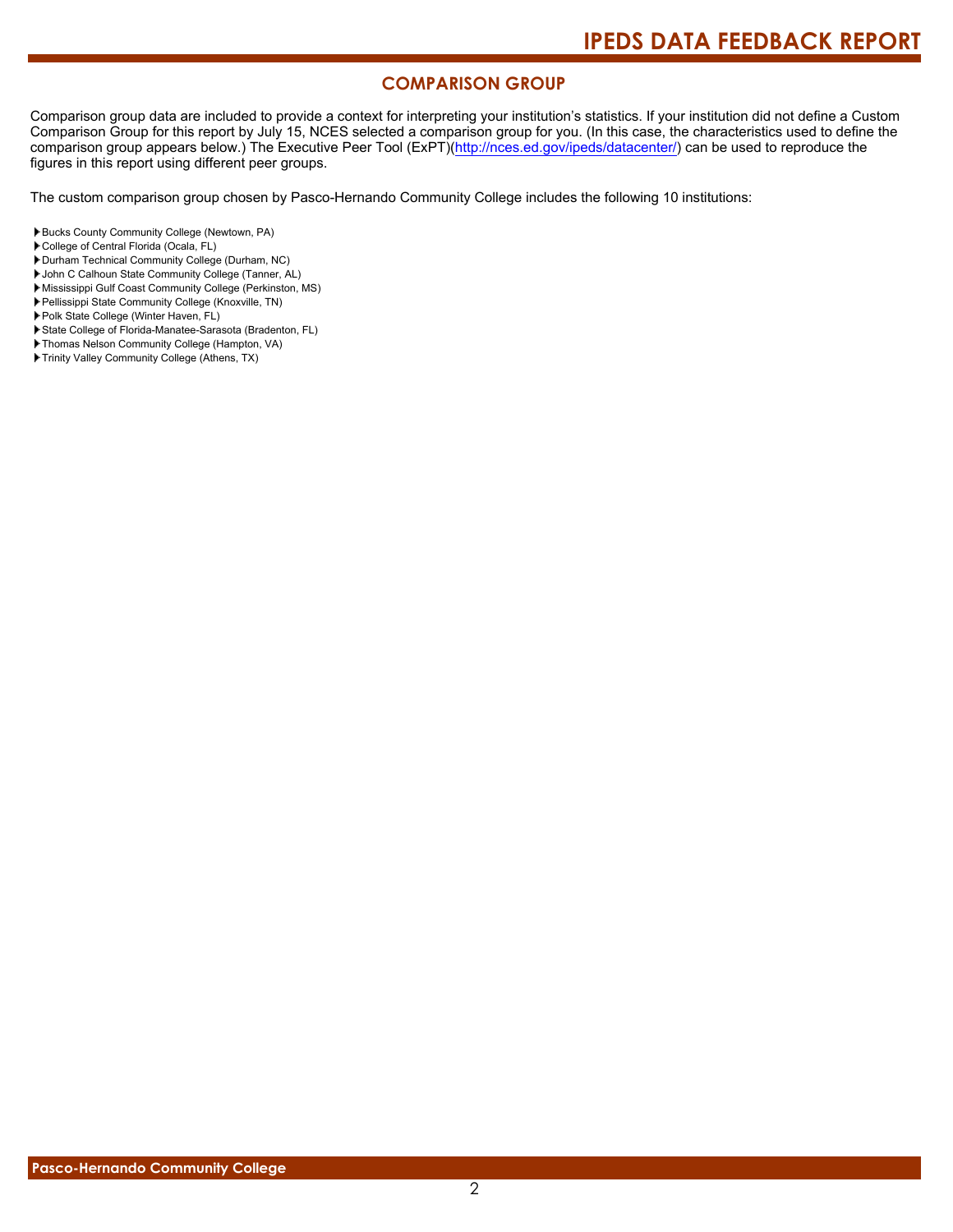



NOTE: For more information about disaggregation of data by race and ethnicity, please see the Methodological Notes at the end of this report. Median values for the comparison group will not add to 100 percent. See "Use of Median Values for Comparison Group" in the Methodological Notes at the end of this report for how median values are determined. N is the number of institutions in the comparison group.

SOURCE: U.S. Department of Education, National Center for Education Statistics, Integrated Postsecondary Education Data System (IPEDS): Spring 2012, Fall Enrollment component.

#### **Figure 2. Unduplicated 12-month headcount (2010-11), total FTE enrollment (2010-11), and full- and part-time fall enrollment (Fall 2011)**

#### **Figure 3. Number of subbaccalaureate degrees and certificates awarded, by level: 2010-11**



NOTE: For details on calculating full-time equivalent (FTE) enrollment, see Calculating FTE in the Methodological Notes at the end of this report. N is the number of institutions in the comparison group.

SOURCE: U.S. Department of Education, National Center for Education Statistics, Integrated Postsecondary Education Data System (IPEDS): Fall 2011, 12-month Enrollment component and Spring 2012, Fall Enrollment component.



NOTE: N is the number of institutions in the comparison group.

SOURCE: U.S. Department of Education, National Center for Education Statistics, Integrated Postsecondary Education Data System (IPEDS): Fall 2011, Completions component.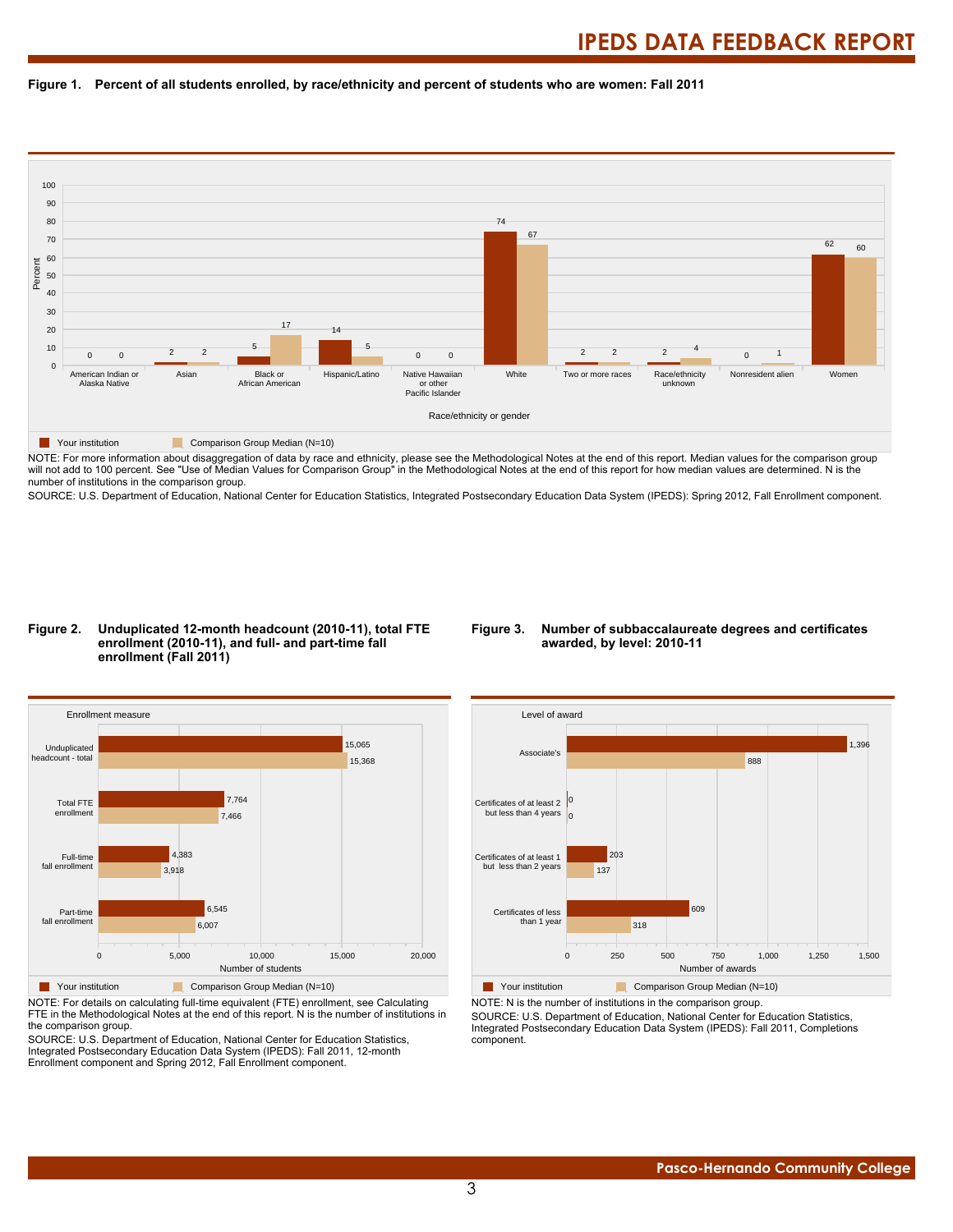**Figure 4. Academic year tuition and required fees for full-time, first-time, degree/certificate-seeking undergraduates: 2008-09--2011-12**



NOTE: The tuition and required fees shown here are the lowest reported from the categories of in-district, in-state, and out-of-state. N is the number of institutions in the comparison group.

SOURCE: U.S. Department of Education, National Center for Education Statistics, Integrated Postsecondary Education Data System (IPEDS): Fall 2011, Institutional Characteristics component.



**scholarship aid from the federal government, state/local government, or the institution, or loans, by type of aid: 2010-11**



NOTE: Any grant aid above includes grant or scholarship aid from the federal government, state/local government, or the institution. Federal grants includes Pell grants and other federal grants. Any loans includes federal loans and other loans to students. For details on how students are counted for financial aid reporting, see Cohort Determination in the Methodological Notes at the end of this report. N is the number of institutions in the comparison group.

SOURCE: U.S. Department of Education, National Center for Education Statistics, Integrated Postsecondary Education Data System (IPEDS): Winter 2011-12, Student Financial Aid component.





NOTE: Average net price is for full-time, first-time, degree/certificate-seeking undergraduate students and is generated by subtracting the average amount of federal, state/local government, and institutional grant and scholarship aid from the total cost of attendance. For public institutions, this includes only students who paid the in-state or indistrict tuition rate. Total cost of attendance is the sum of published tuition and required fees, books and supplies, and the average room and board and other expenses. For more information, see the Methodological Notes at the end of this report. N is the number of institutions in the comparison group.

SOURCE: U.S. Department of Education, National Center for Education Statistics, Integrated Postsecondary Education Data System (IPEDS): Fall 2011, Institutional Characteristics component; Winter 2011-12, Student Financial Aid component.





NOTE: Any grant aid above includes grant or scholarship aid from the federal government, state/local government, or the institution. Federal grants includes Pell grants and other federal grants. Any loans includes federal loans and other loans to students. Average amounts of aid were calculated by dividing the total aid awarded by the total number of recipients in each institution. N is the number of institutions in the comparison group. Medians are not reported for comparison groups with less than three values. SOURCE: U.S. Department of Education, National Center for Education Statistics, Integrated Postsecondary Education Data System (IPEDS): Winter 2011-12, Student Financial Aid component.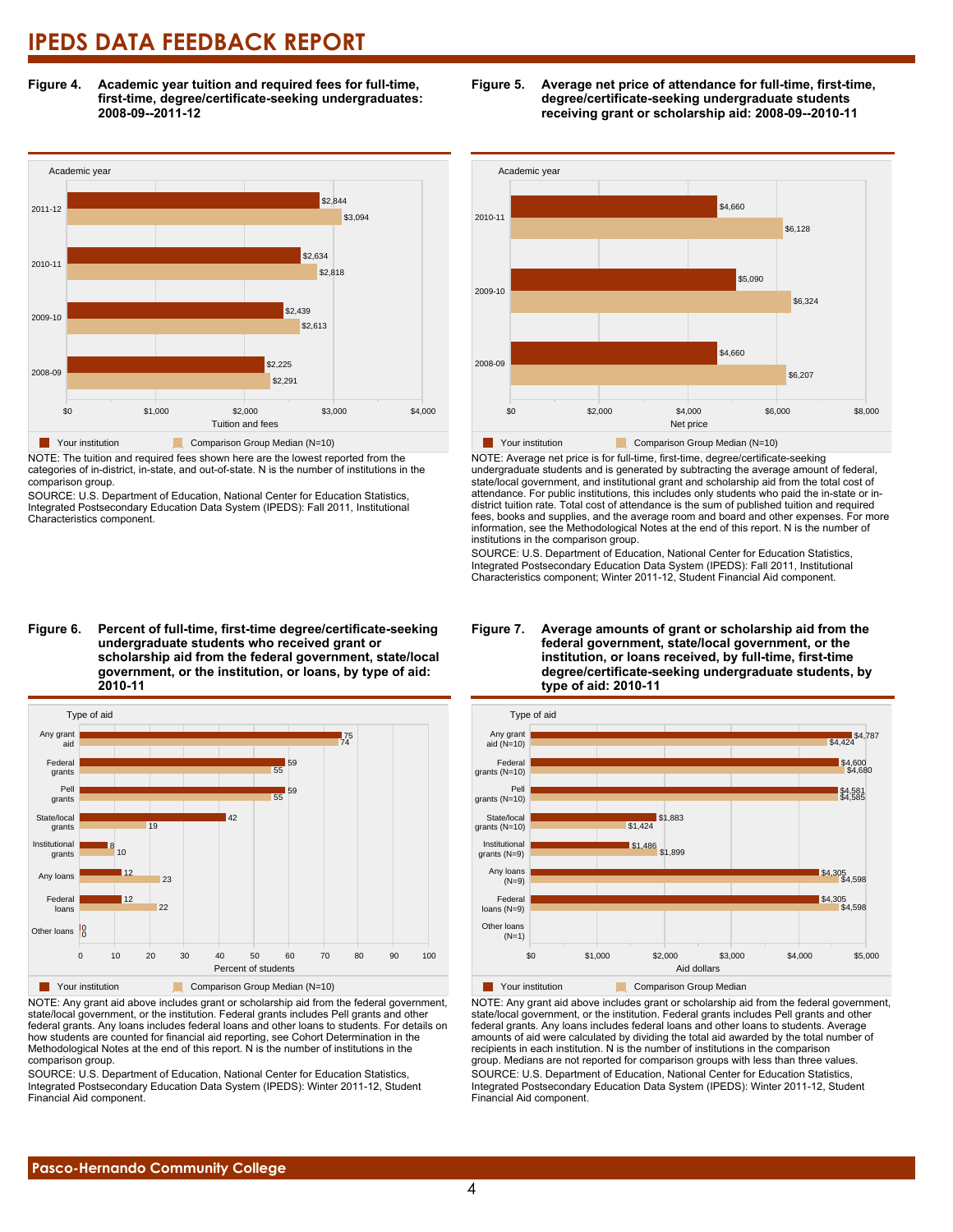**Figure 8. Percent of all undergraduates receiving aid by type of aid: 2010-11**

**Figure 9. Average amount of aid received by all undergraduates, by type of aid: 2010-11**



NOTE: Any grant aid above includes grant or scholarship aid from the federal government, state/local government, the institution, or other sources. Federal loans includes only federal loans to students. N is the number of institutions in the comparison group. SOURCE: U.S. Department of Education, National Center for Education Statistics, Integrated Postsecondary Education Data System (IPEDS): Winter 2011-12, Student Financial Aid component.



NOTE: Any grant aid above includes grant or scholarship aid from the federal government, state/local government, the institution, or other sources. Federal loans includes federal loans to students. Average amounts of aid were calculated by dividing the total aid awarded by the total number of recipients in each institution. N is the number of institutions in the comparison group.

SOURCE: U.S. Department of Education, National Center for Education Statistics, Integrated Postsecondary Education Data System (IPEDS): Winter 2011-12, Student Financial Aid component.

#### **Figure 10. Graduation rate and transfer-out rate (2008 cohort); graduation rate cohort as a percent of total entering students, and retention rates of first-time students (Fall 2011)**



NOTE: Graduation rate cohort includes all full-time, first-time, degree/certificate-seeking undergraduate students. Entering class includes all students coming to the institution for the first time. Graduation and transfer-out rates are the Student Right-to-Know rates. Only institutions with a mission to prepare students to transfer are required to report transfers out. Retention rates are measured from the fall of first enrollment to the following fall. For more information, see the Methodological Notes. N is the number of institutions in the comparison group.

SOURCE: U.S. Department of Education, National Center for Education Statistics, Integrated Postsecondary Education Data System (IPEDS): Spring 2012, Graduation Rates component and Fall Enrollment component.

#### **Figure 11. Graduation rates of full-time, first-time, degree/ certificate-seeking undergraduates within normal time, and 150% and 200% of normal time to completion: 2007 cohort**



NOTE: The 150% graduation rate is the Student Right-to-Know (SRK) rates; the Normal time and 200% rates are calculated using the same methodology. For more information see the Methodological Notes at the end of the report. N is the number of institutions in the comparison group.

SOURCE: U.S. Department of Education, National Center for Education Statistics, Integrated Postsecondary Education Data System (IPEDS): Spring 2012, 200% Graduation Rates component.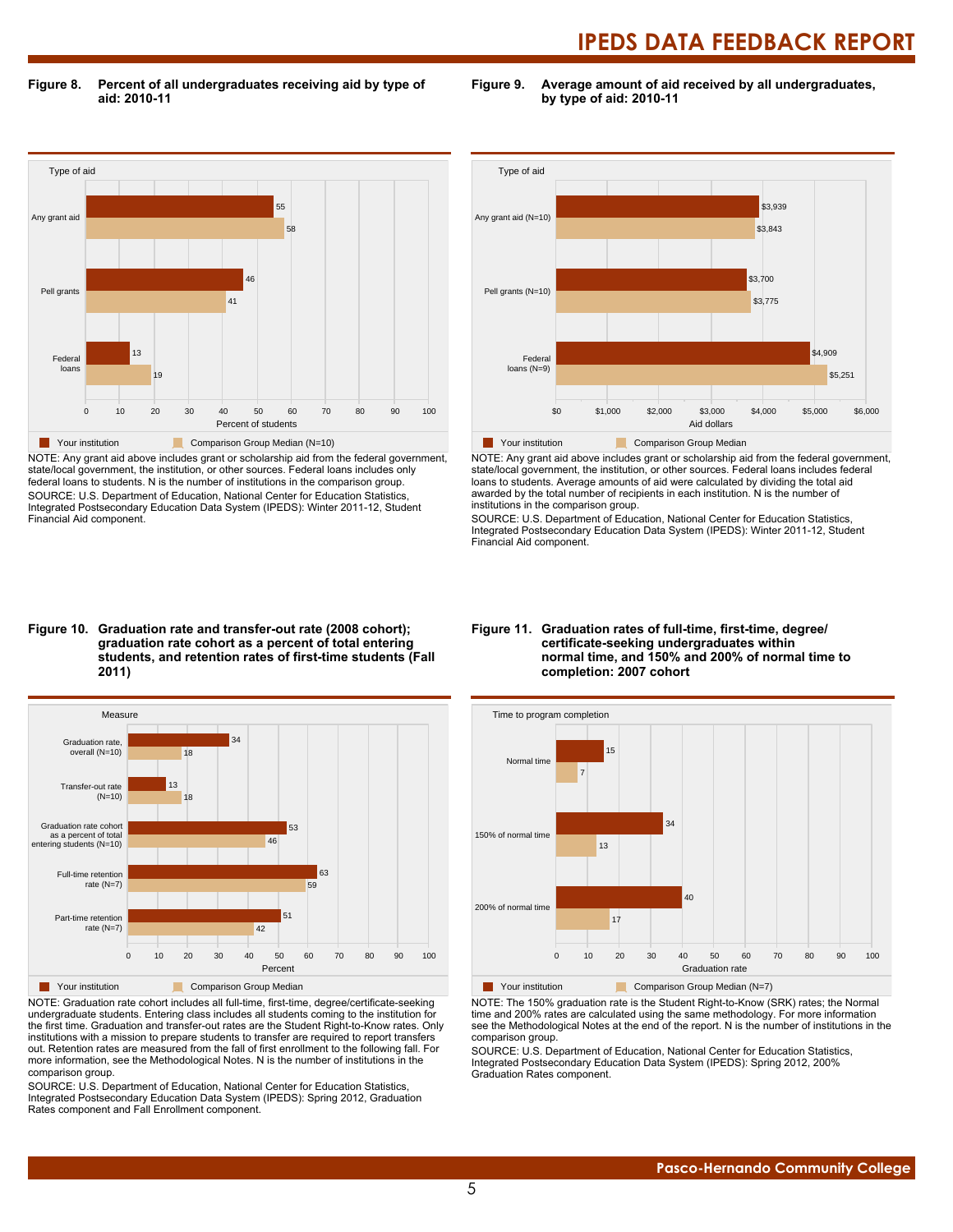#### **Figure 12. Full-time equivalent staff, by assigned position: Fall 2011**

#### **Staff category** 0 50 100 150 200 250 300 Number of staff Non-professional Other professional (support/service) Executive/ administrative/ managerial Instruction/ research/ public service 176  $48$ 71 110 36 22 289 220 **Your institution** Comparison Group Median (N=10)

NOTE: Graduate assistants are not included in this figure. For information on the calculation of FTE of staff, see the Methodological Notes. N is the number of institutions in the comparison group.

SOURCE: U.S. Department of Education, National Center for Education Statistics, Integrated Postsecondary Education Data System (IPEDS): Winter 2011-12, Human Resources component.



**Figure 13. Average salaries of full-time instructional staff equated**

**2011-12**

**to 9-month contracts, by academic rank: Academic year**

**Table Your institution** Comparison Group Median

NOTE: Average full-time instructional staff salaries for 11/12-month contracts were equated to 9-month average salaries by multiplying the 11/12-month salary by .8182. Salaries based on less than 9-month contracts are not included. Medical school salaries are not included. N is the number of institutions in the comparison group. Medians are not reported for comparison groups with less than three values.

SOURCE: U.S. Department of Education, National Center for Education Statistics, Integrated Postsecondary Education Data System (IPEDS): Winter 2011-12, Human Resources component.

#### **Figure 14. Percent distribution of core revenues, by source: Fiscal year 2011**



NOTE: The comparison group median is based on those members of the comparison group that report finance data using the same accounting standards as the comparison institution. For a detailed definition of core revenues, see the Methodological Notes. N is the number of institutions in the comparison group.

SOURCE: U.S. Department of Education, National Center for Education Statistics, Integrated Postsecondary Education Data System (IPEDS): Spring 2012, Finance component.

#### **Figure 15. Core expenses per FTE enrollment, by function: Fiscal year 2011**



NOTE: Expenses per full-time equivalent (FTE) enrollment, particularly instruction, may be inflated because finance data includes all core expenses while FTE reflects credit activity only. For details on calculating FTE enrollment and a detailed definition of core expenses, see the Methodological Notes. N is the number of institutions in the comparison group. SOURCE: U.S. Department of Education, National Center for Education Statistics, Integrated Postsecondary Education Data System (IPEDS): Fall 2011, 12-month Enrollment component and Spring 2012, Finance component.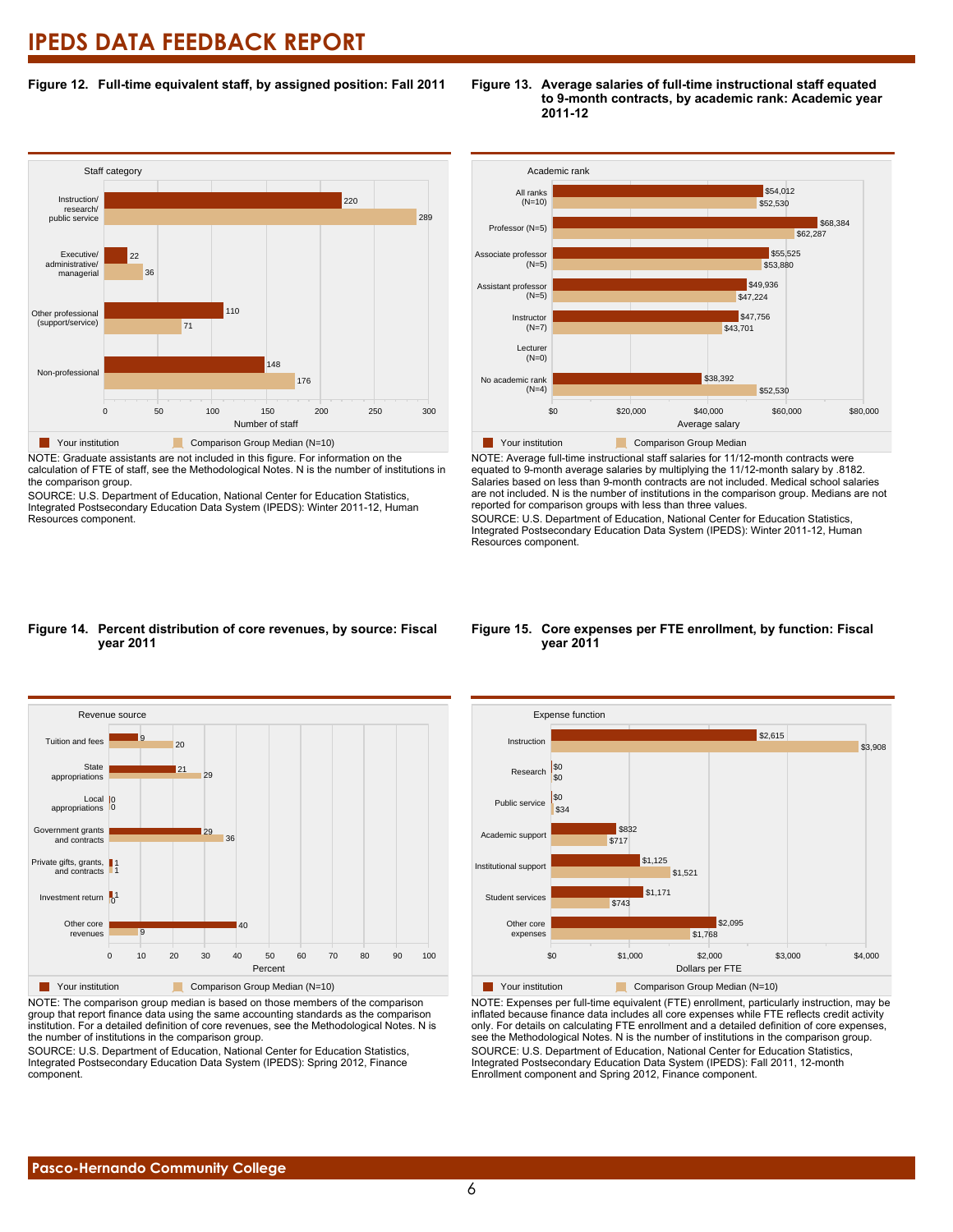### **METHODOLOGICAL NOTES**

#### **Overview**

This report is based on data supplied by institutions to IPEDS during the 2011-12 survey year. Response rates exceeded 99 percent for most surveys. Detailed response tables are included in IPEDS First Look reports, which can be found at [http://nces.ed.gov/pubsearch/getpubcats.asp?sid=010.](http://nces.ed.gov/pubsearch/getpubcats.asp?sid=010)

#### **Use of Median Values for Comparison Group**

The value for the comparison institution is compared to the median value for the comparison group for each statistic included in the figure. If more than one statistic is presented in a figure, the median values are determined separately for each indicator or statistic. Medians are not reported for comparison groups with less than three values. Where percentage distributions are presented, median values may not add to 100 percent. Through the ExPT, users have access to all of the data used to create the figures included in this report.

#### **Missing Statistics**

If a statistic is not reported for your institution, the omission indicates that the statistic is not relevant to your institution and the data were not collected. As such, not all notes listed below may be applicable to your report.

#### **Use of Imputed Data**

All IPEDS data are subject to imputation for total (institutional) and partial (item) nonresponse. If necessary, imputed values were used to prepare your report.

#### **Data Confidentiality**

IPEDS data are not collected under a pledge of confidentiality.

#### **Disaggregation of Data by Race/Ethnicity**

When applicable, some statistics are disaggregated by race/ethnicity. Data disaggregated by race/ethnicity have been reported using the 1997 (new) Office of Management and Budget categories. Detailed information about the recent race/ethnicity changes can be found at <http://nces.ed.gov/ipeds/reic/resource.asp>.

#### **Postbaccalaureate Degree Categories**

The use of new postbaccalaureate degree categories was mandatory in the 2011-12 collection year. These categories are: doctor's degreeresearch/scholarship, doctor's degree-professional practice, and doctor's degree-other. (The first-professional degree and certificate categories and the single doctor's degree category have been eliminated.)

#### **Cohort Determination for Reporting Student Financial Aid and Graduation Rates**

Student cohorts for reporting Student Financial Aid and Graduation Rates data are based on the reporting type of the institution. For institutions that report based on an academic year (those operating on standard academic terms), student counts and cohorts are based on fall term data. Student counts and cohorts for program reporters (those that do not operate on standard academic terms) are based on unduplicated counts of students enrolled during a full 12-month period.

#### **Description of Statistics Used in the Figures**

#### *Average Institutional Net Price*

Average net price is calculated for full-time, first-time degree/certificateseeking undergraduates who were awarded grant or scholarship aid from the federal government, state/local government, or the institution anytime during the full aid year. For public institutions, this includes only students who paid the in-state or in-district tuition rate. Other sources of grant aid are excluded. Average net price is generated by subtracting the average amount of federal, state/local government, and institutional grant and scholarship aid from the total cost of attendance. Total cost of attendance is the sum of published tuition and required fees, books and supplies, and the average room and board and other expenses.

For the purpose of the IPEDS reporting, aid received refers to financial aid that was awarded to, and accepted by, a student. This amount may differ from the aid amount that is disbursed to a student.

#### *Core Revenues*

Core revenues for public institutions reporting under GASB standards include tuition and fees; state and local appropriations; government grants and contracts; private gifts, grants, and contracts; sales and services of educational activities; investment income; other operating and nonoperating sources; and other revenues and additions (federal and capital appropriations and grants and additions to permanent endowments). Core revenues for private, not-for-profit institutions (and a small number of public institutions) reporting under FASB standards include tuition and fees; government appropriations (federal, state, and local); government grants and contracts; private gifts, grants, and contracts (including contributions from affiliated entities); investment return; sales and services of educational activities; and other sources. Core revenues for private, forprofit institutions reporting under FASB standards include tuition and fees; government appropriations, grants, and contracts (federal, state, and local); private grants and contracts; investment income; sales and services of educational activities; and other sources. At degree-granting institutions, core revenues exclude revenues from auxiliary enterprises (e.g., bookstores, dormitories), hospitals, and independent operations. Nondegree-granting instituions do no report revenue from auxiliary enterprises in a separate category. These amounts may be included in the core revenues from other sources.

#### *Core Expenses*

Core expenses include expenses for instruction, research, public service, academic support, institutional support, student services, scholarships and fellowships (net of discounts and allowances), and other expenses. Expenses for operation and maintenance of plant, depreciation, and interest are allocated to each of the other functions. Core expenses at degree-granting institutions exclude expenses for auxiliary enterprises (e.g., bookstores, dormitories), hospitals, and independent operations. Nondegree-granting institutions do not report expenses for auxiliary enterprises in a separate category. These amounts may be included in the core expenses as other expenses.